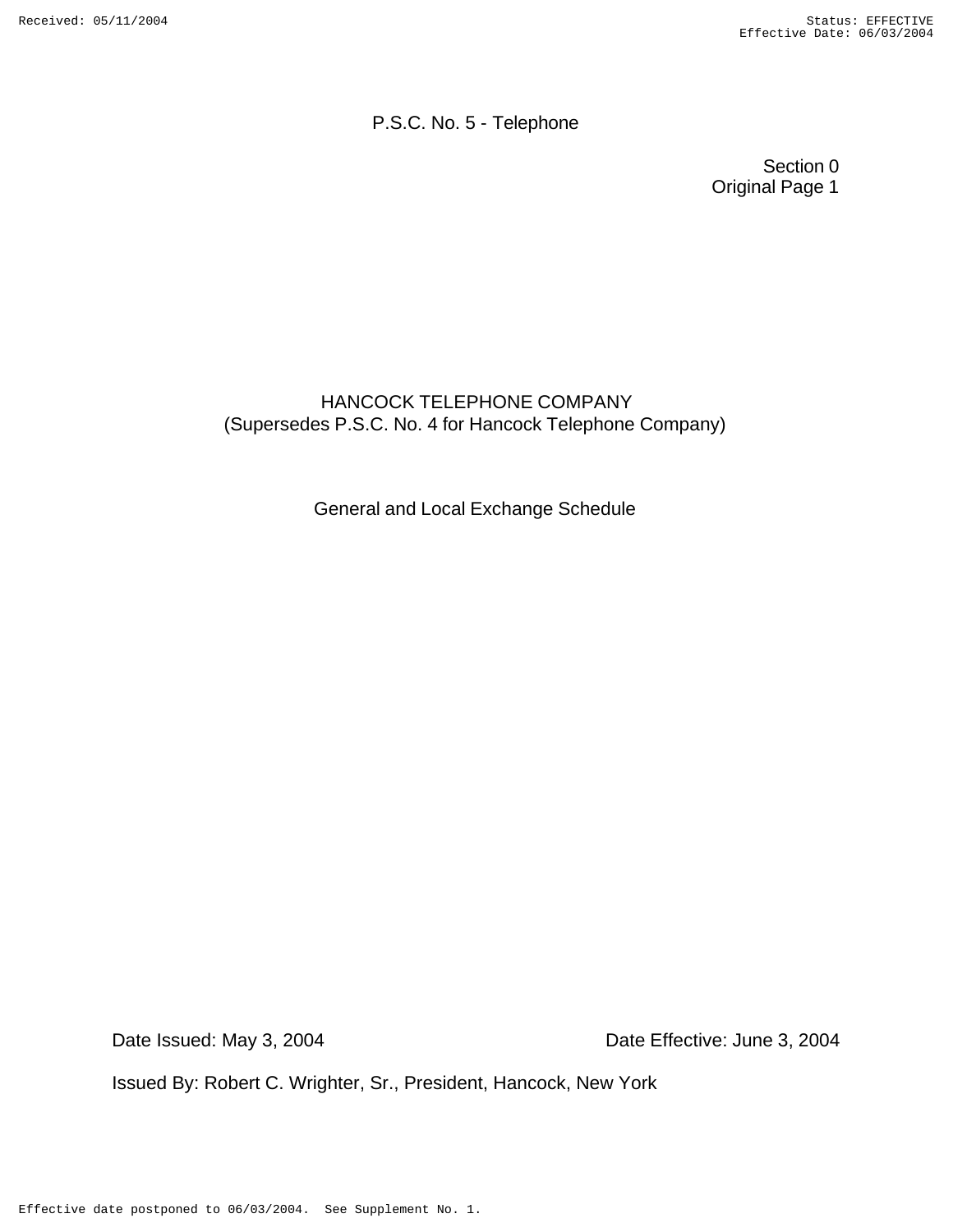#### P.S.C. No. 5 - Telephone

Hancock Telephone Company

Section 0 Original Page 2

### TABLE OF CONTENTS

| Section 1 | <b>Concurrence and Exceptions</b> |
|-----------|-----------------------------------|
| Section 2 | <b>Exchange Descriptions</b>      |
| Section 3 | <b>Local Rate Schedule</b>        |
| Section 4 | <b>Company Specific Services</b>  |
| Section 5 | <b>Grandfathered Services</b>     |

For any service listed in the New York State Telecommunications Association, Inc., Tariff P.S.C. No. 2 - Telephone, which this Company concurs in, that carries a rate designation of "N/A" in Section 3 of the tariff, the Company does not offer, and is in no way obligated to offer the service. All non-basic service offerings are subject to the availability of facilities.

Date Issued: May 3, 2004 Date Effective: June 3, 2004

Issued By: Robert C. Wrighter, Sr., President, Hancock, New York